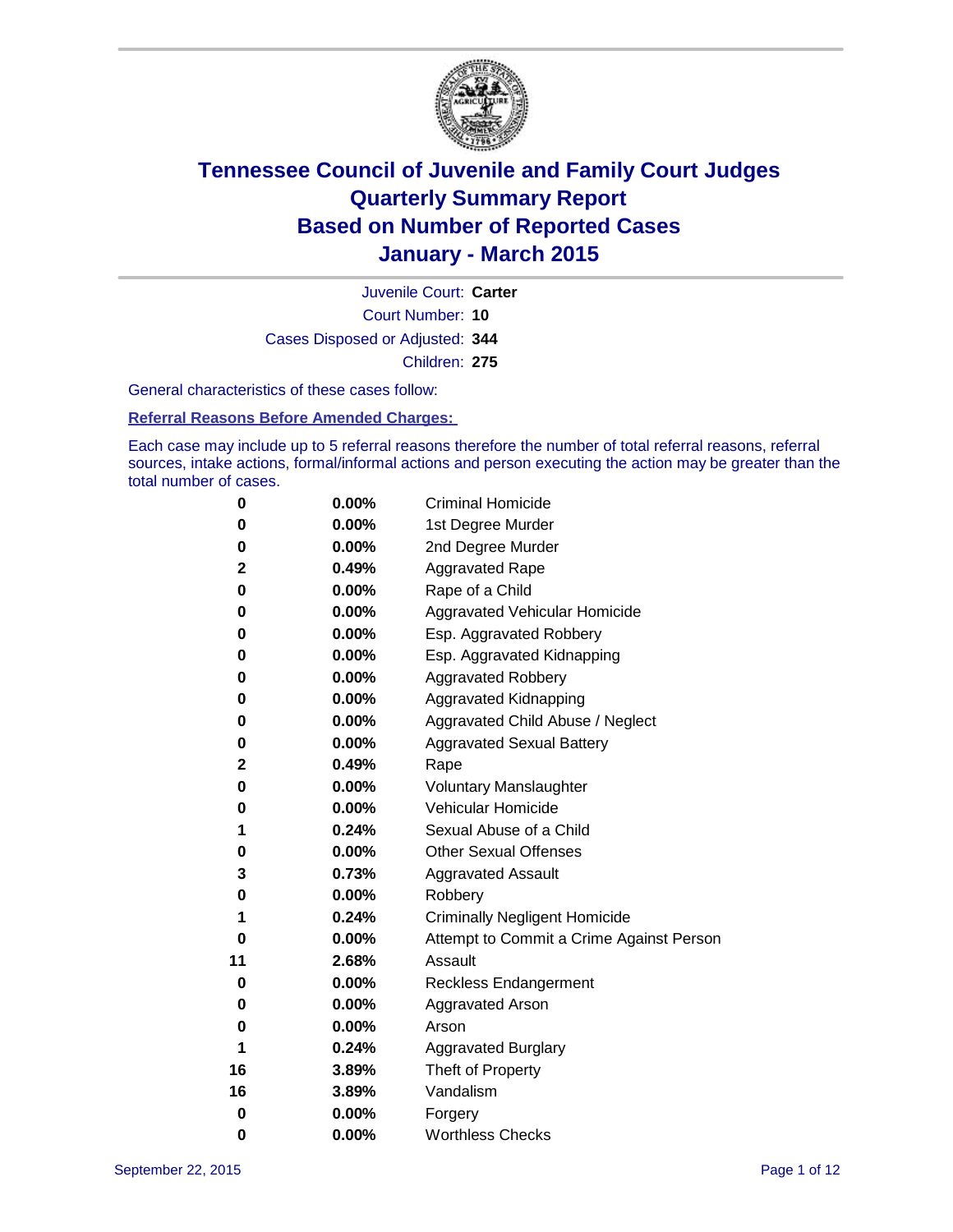

Court Number: **10** Juvenile Court: **Carter** Cases Disposed or Adjusted: **344** Children: **275**

#### **Referral Reasons Before Amended Charges:**

Each case may include up to 5 referral reasons therefore the number of total referral reasons, referral sources, intake actions, formal/informal actions and person executing the action may be greater than the total number of cases.

| 0        | 0.00% | Illegal Possession / Fraudulent Use of Credit / Debit Cards |
|----------|-------|-------------------------------------------------------------|
| 0        | 0.00% | <b>Burglary</b>                                             |
| 0        | 0.00% | Unauthorized Use of a Vehicle                               |
| 0        | 0.00% | <b>Cruelty to Animals</b>                                   |
| 8        | 1.95% | Sale of Controlled Substances                               |
| 8        | 1.95% | <b>Other Drug Offenses</b>                                  |
| 3        | 0.73% | Possession of Controlled Substances                         |
| 1        | 0.24% | <b>Criminal Attempt</b>                                     |
| 0        | 0.00% | Carrying Weapons on School Property                         |
| 0        | 0.00% | Unlawful Carrying / Possession of a Weapon                  |
| 1        | 0.24% | <b>Evading Arrest</b>                                       |
| 0        | 0.00% | Escape                                                      |
| 1        | 0.24% | Driving Under Influence (DUI)                               |
| 5        | 1.22% | Possession / Consumption of Alcohol                         |
| 0        | 0.00% | Resisting Stop, Frisk, Halt, Arrest or Search               |
| 0        | 0.00% | <b>Aggravated Criminal Trespass</b>                         |
| 2        | 0.49% | Harassment                                                  |
| 0        | 0.00% | Failure to Appear                                           |
| 0        | 0.00% | Filing a False Police Report                                |
| 0        | 0.00% | Criminal Impersonation                                      |
| 6        | 1.46% | <b>Disorderly Conduct</b>                                   |
| 0        | 0.00% | <b>Criminal Trespass</b>                                    |
| 0        | 0.00% | <b>Public Intoxication</b>                                  |
| $\bf{0}$ | 0.00% | Gambling                                                    |
| 28       | 6.81% | <b>Traffic</b>                                              |
| 0        | 0.00% | <b>Local Ordinances</b>                                     |
| 0        | 0.00% | Violation of Wildlife Regulations                           |
| 5        | 1.22% | Contempt of Court                                           |
| 7        | 1.70% | Violation of Probation                                      |
| 0        | 0.00% | Violation of Aftercare                                      |
| 3        | 0.73% | <b>Unruly Behavior</b>                                      |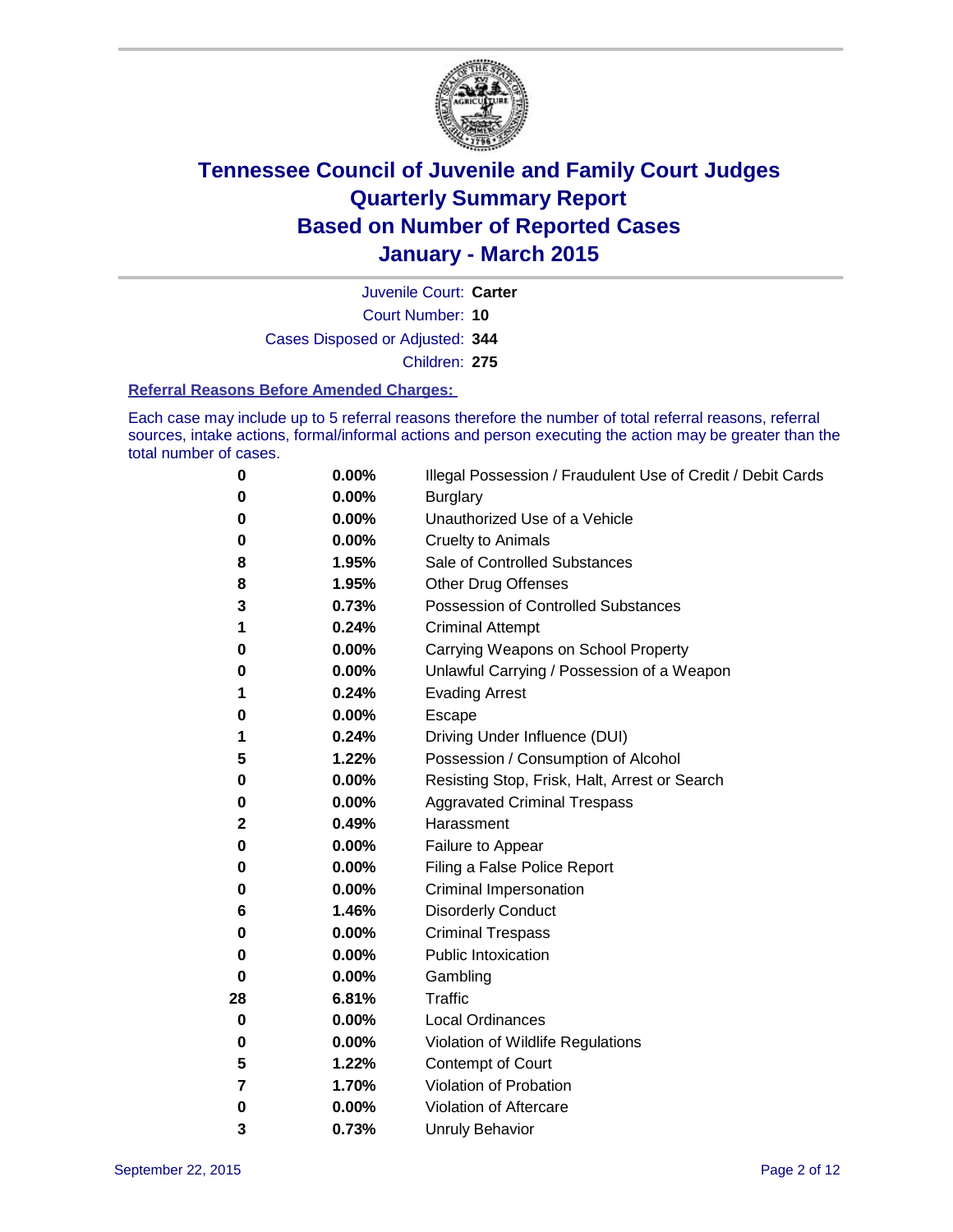

Court Number: **10** Juvenile Court: **Carter** Cases Disposed or Adjusted: **344** Children: **275**

#### **Referral Reasons Before Amended Charges:**

Each case may include up to 5 referral reasons therefore the number of total referral reasons, referral sources, intake actions, formal/informal actions and person executing the action may be greater than the total number of cases.

| 6   | 1.46%    | Truancy                               |
|-----|----------|---------------------------------------|
| 6   | 1.46%    | In-State Runaway                      |
| 0   | 0.00%    | Out-of-State Runaway                  |
| 8   | 1.95%    | Possession of Tobacco Products        |
| 0   | 0.00%    | Violation of a Valid Court Order      |
| 0   | $0.00\%$ | <b>Violation of Curfew</b>            |
| 3   | 0.73%    | <b>Sexually Abused Child</b>          |
| 0   | 0.00%    | <b>Physically Abused Child</b>        |
| 84  | 20.44%   | Dependency / Neglect                  |
| 8   | 1.95%    | <b>Termination of Parental Rights</b> |
| 0   | $0.00\%$ | Violation of Pretrial Diversion       |
| 0   | 0.00%    | Violation of Informal Adjustment      |
| 0   | 0.00%    | <b>Judicial Review</b>                |
| 0   | 0.00%    | <b>Administrative Review</b>          |
| 0   | 0.00%    | <b>Foster Care Review</b>             |
| 33  | 8.03%    | Custody                               |
| 20  | 4.87%    | Visitation                            |
| 9   | 2.19%    | Paternity / Legitimation              |
| 96  | 23.36%   | <b>Child Support</b>                  |
| 0   | 0.00%    | <b>Request for Medical Treatment</b>  |
| 0   | 0.00%    | <b>Consent to Marry</b>               |
| 7   | 1.70%    | Other                                 |
| 411 | 100.00%  | <b>Total Referrals</b>                |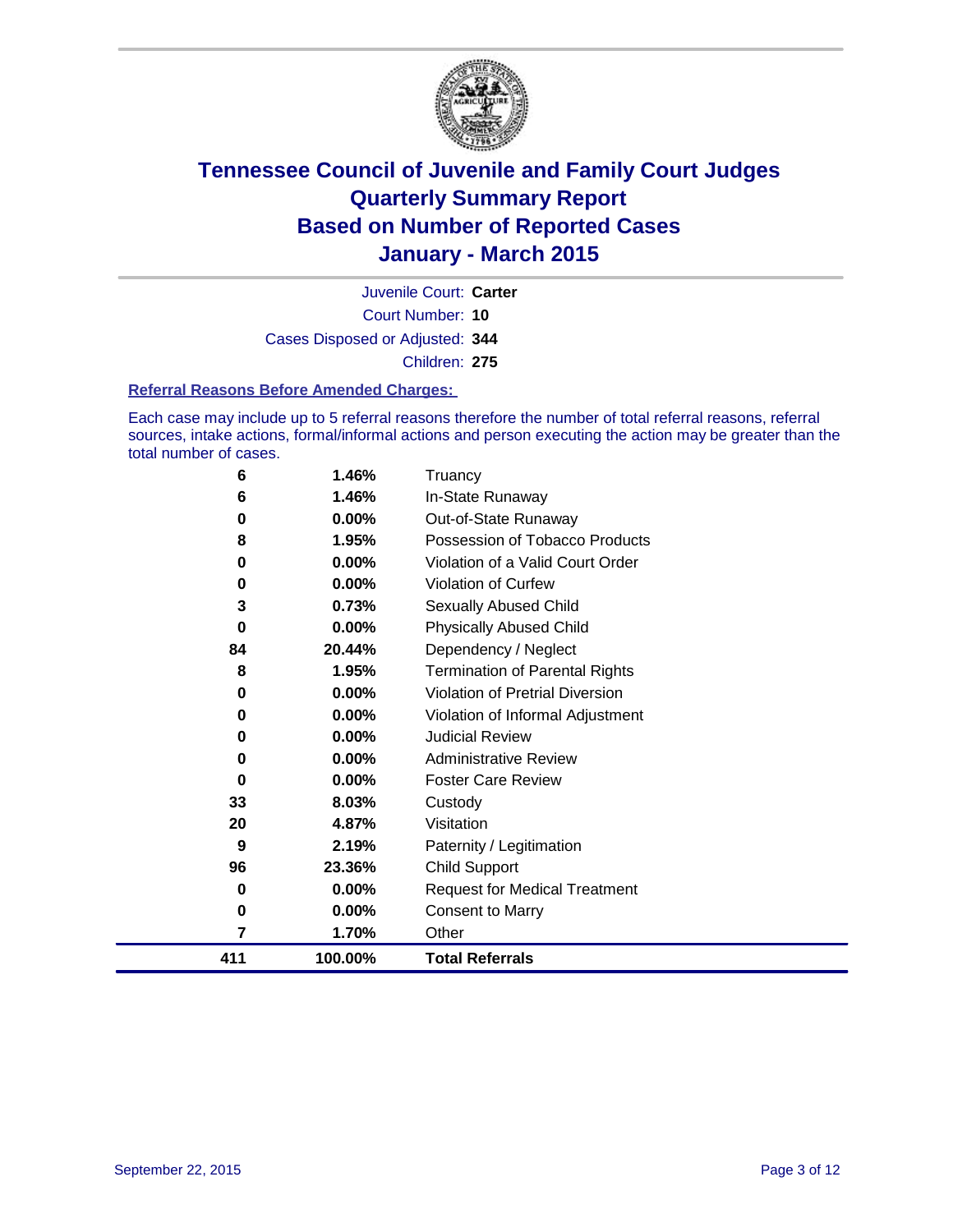

| Juvenile Court: Carter     |                                 |                               |  |  |  |
|----------------------------|---------------------------------|-------------------------------|--|--|--|
|                            | Court Number: 10                |                               |  |  |  |
|                            | Cases Disposed or Adjusted: 344 |                               |  |  |  |
|                            |                                 | Children: 275                 |  |  |  |
| <b>Referral Sources: 1</b> |                                 |                               |  |  |  |
| 113                        | 27.49%<br>Law Enforcement       |                               |  |  |  |
| 55                         | 13.38%                          | Parents                       |  |  |  |
| 45                         | 10.95%                          | Relatives                     |  |  |  |
| 0                          | $0.00\%$<br>Self                |                               |  |  |  |
| 10                         | School                          |                               |  |  |  |
| 0                          | $0.00\%$                        | <b>CSA</b>                    |  |  |  |
| 74                         | 18.00%                          | <b>DCS</b>                    |  |  |  |
| 0                          | $0.00\%$                        | <b>Other State Department</b> |  |  |  |

| 411 | 100.00%  | <b>Total Referral Sources</b>     |
|-----|----------|-----------------------------------|
| 0   | 0.00%    | Other                             |
| 0   | $0.00\%$ | Unknown                           |
| 0   | $0.00\%$ | Hospital                          |
| 0   | $0.00\%$ | Child & Parent                    |
| 13  | 3.16%    | Victim                            |
| 0   | 0.00%    | <b>Other Court</b>                |
| 94  | 22.87%   | Social Agency                     |
| 7   | 1.70%    | <b>Court Staff</b>                |
| 0   | $0.00\%$ | <b>District Attorney's Office</b> |
| 0   | $0.00\%$ | <b>Other State Department</b>     |
| 74  | 18.00%   | <b>DCS</b>                        |
| 0   | $0.00\%$ | <b>CSA</b>                        |
| 10  | 2.43%    | School                            |
| 0   | $0.00\%$ | Self                              |
| 45  | 10.95%   | <b>Relatives</b>                  |
| 55  | 13.38%   | Parents                           |
|     |          |                                   |

### **Age of Child at Referral: 2**

| 275      | 100.00% | <b>Total Child Count</b> |
|----------|---------|--------------------------|
| $\bf{0}$ | 0.00%   | <b>Unknown</b>           |
| 0        | 0.00%   | Ages 19 and Over         |
| 21       | 7.64%   | Ages 17 through 18       |
| 35       | 12.73%  | Ages 15 through 16       |
| 23       | 8.36%   | Ages 13 through 14       |
| 13       | 4.73%   | Ages 11 through 12       |
| 183      | 66.55%  | Ages 10 and Under        |

<sup>1</sup> If different than number of Referral Reasons (411), verify accuracy of your court's data.

One child could be counted in multiple categories, verify accuracy of your court's data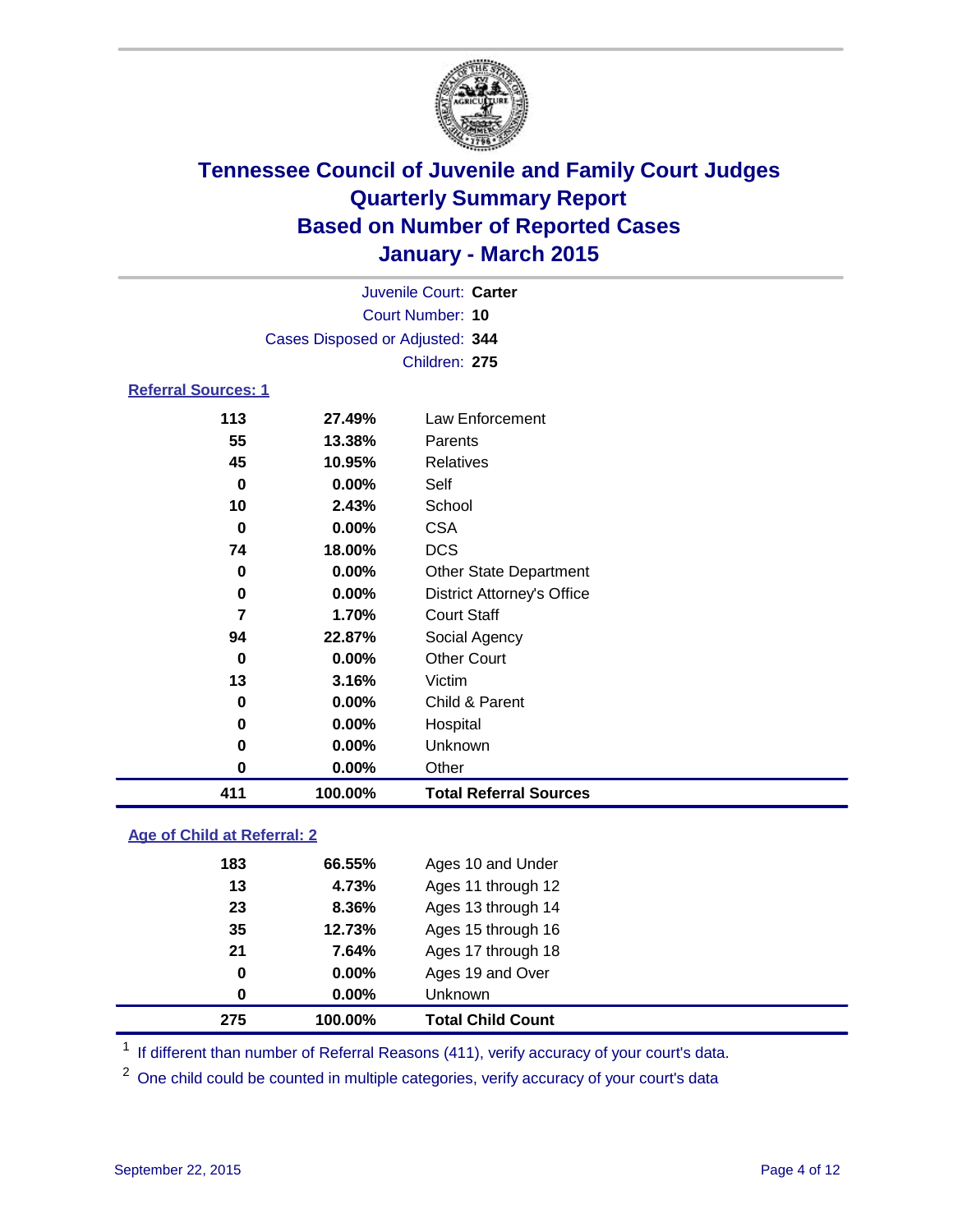

| Juvenile Court: Carter                  |                                 |                          |  |  |  |
|-----------------------------------------|---------------------------------|--------------------------|--|--|--|
| Court Number: 10                        |                                 |                          |  |  |  |
|                                         | Cases Disposed or Adjusted: 344 |                          |  |  |  |
|                                         | Children: 275                   |                          |  |  |  |
| Sex of Child: 1                         |                                 |                          |  |  |  |
| 150                                     | 54.55%                          | Male                     |  |  |  |
| 125                                     | 45.45%                          | Female                   |  |  |  |
| $\bf{0}$                                | 0.00%                           | Unknown                  |  |  |  |
| 275                                     | 100.00%                         | <b>Total Child Count</b> |  |  |  |
| Race of Child: 1                        |                                 |                          |  |  |  |
| 263                                     | 95.64%                          | White                    |  |  |  |
| $\overline{2}$                          | 0.73%                           | African American         |  |  |  |
| $\bf{0}$                                | 0.00%                           | Native American          |  |  |  |
| 0                                       | 0.00%                           | Asian                    |  |  |  |
| $\mathbf 2$                             | 0.73%                           | Mixed                    |  |  |  |
| 8                                       | 2.91%                           | Unknown                  |  |  |  |
| 275                                     | 100.00%                         | <b>Total Child Count</b> |  |  |  |
| <b>Hispanic Origin: 1</b>               |                                 |                          |  |  |  |
| $\overline{7}$                          | 2.55%                           | Yes                      |  |  |  |
| 267                                     | 97.09%                          | <b>No</b>                |  |  |  |
| 1                                       | 0.36%                           | Unknown                  |  |  |  |
| 275                                     | 100.00%                         | <b>Total Child Count</b> |  |  |  |
| <b>School Enrollment of Children: 1</b> |                                 |                          |  |  |  |
| 199                                     | 72.36%                          | Yes                      |  |  |  |
| 76                                      | 27.64%                          | No                       |  |  |  |
| $\mathbf 0$                             | 0.00%                           | Unknown                  |  |  |  |
| 275                                     | 100.00%                         | <b>Total Child Count</b> |  |  |  |

One child could be counted in multiple categories, verify accuracy of your court's data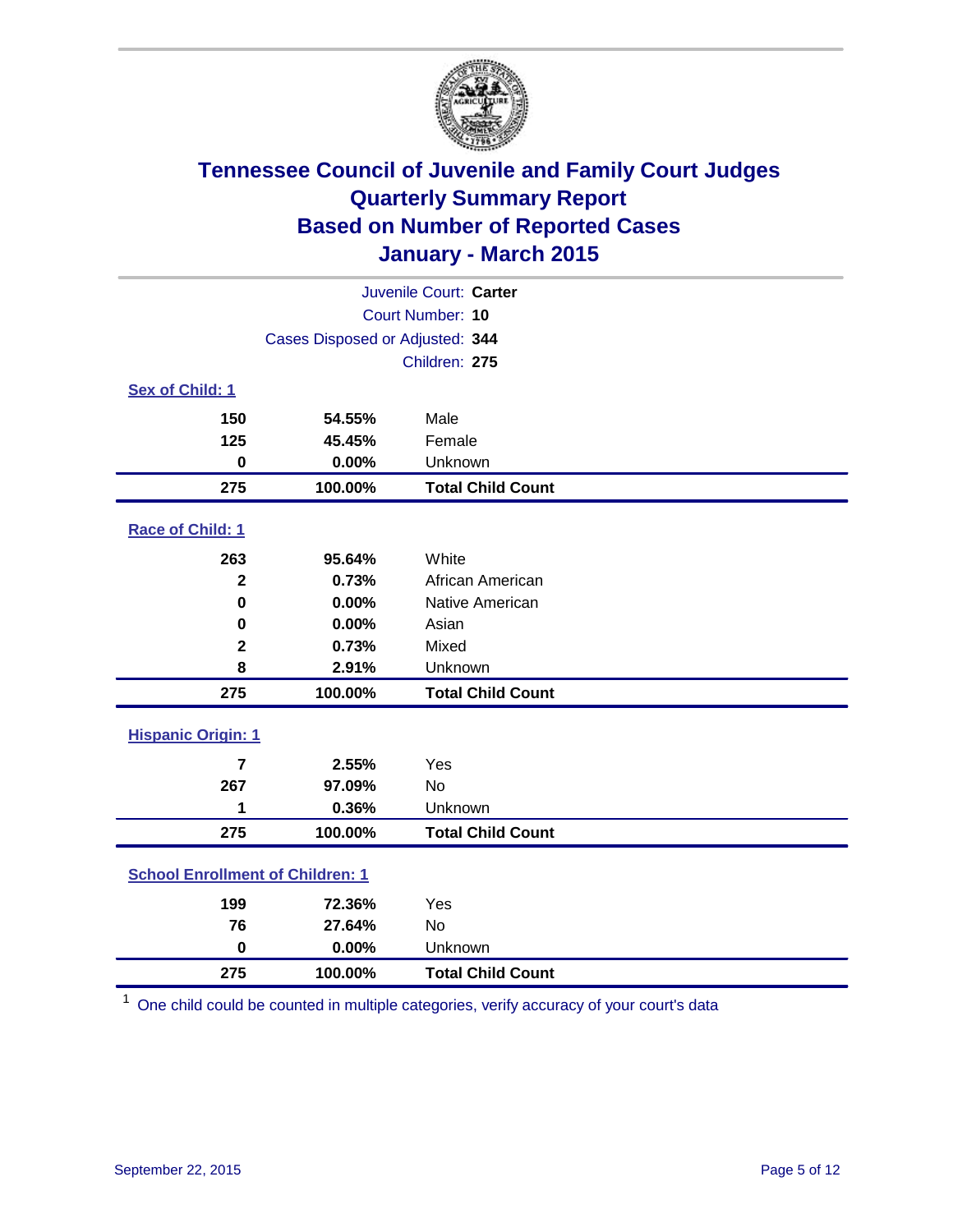

Court Number: **10** Juvenile Court: **Carter** Cases Disposed or Adjusted: **344** Children: **275**

### **Living Arrangement of Child at Time of Referral: 1**

| 0       | $0.00\%$          | In a Residential Center                                  |
|---------|-------------------|----------------------------------------------------------|
| 1       | $0.36\%$          | In a Group Home                                          |
| 0<br>10 | 0.00%<br>3.64%    | With Adoptive Parents<br>With Foster Family              |
| 24      | 8.73%             | <b>With Relatives</b>                                    |
| 15      | 5.45%             | With Father                                              |
| 207     | 75.27%            | <b>With Mother</b>                                       |
| 4<br>0  | 1.45%<br>$0.00\%$ | With Father and Stepmother<br>With Mother and Stepfather |
| 14      | 5.09%             | With Both Biological Parents                             |

### **Type of Detention: 2**

| 0        | $0.00\%$ | Non-Secure Placement         |  |
|----------|----------|------------------------------|--|
| 14       | 4.07%    | Juvenile Detention Facility  |  |
| 0        | $0.00\%$ | Jail - Complete Separation   |  |
| 0        | 0.00%    | Jail - Partial Separation    |  |
| 0        | $0.00\%$ | Jail - No Separation         |  |
| 0        | $0.00\%$ | <b>Psychiatric Hospital</b>  |  |
| 0        | $0.00\%$ | <b>Unknown</b>               |  |
| 330      | 95.93%   | Does Not Apply               |  |
| $\bf{0}$ | $0.00\%$ | Other                        |  |
| 344      | 100.00%  | <b>Total Detention Count</b> |  |

<sup>1</sup> One child could be counted in multiple categories, verify accuracy of your court's data

If different than number of Cases (344) verify accuracy of your court's data.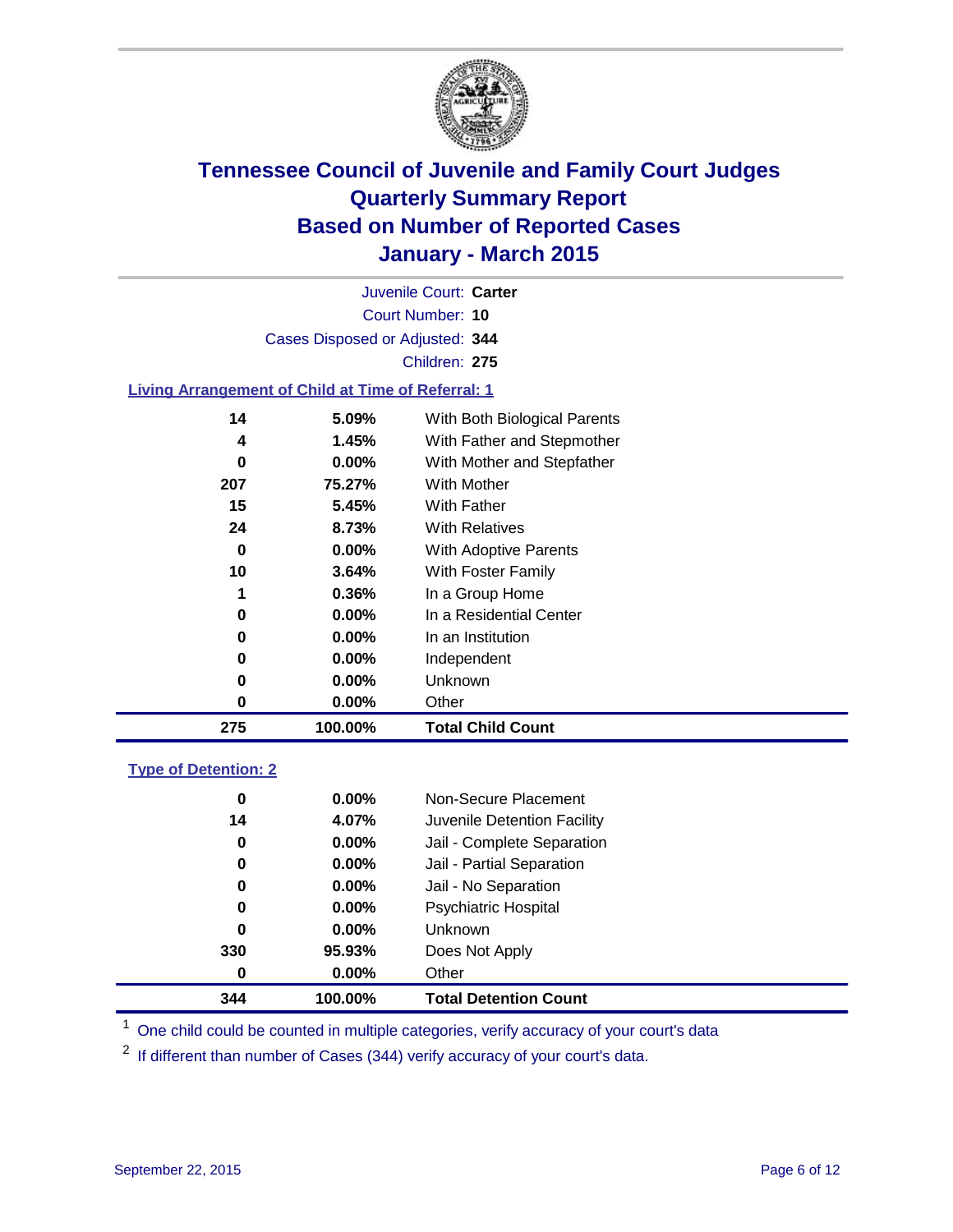

| Juvenile Court: Carter                              |                                 |                                     |  |  |  |
|-----------------------------------------------------|---------------------------------|-------------------------------------|--|--|--|
|                                                     | Court Number: 10                |                                     |  |  |  |
|                                                     | Cases Disposed or Adjusted: 344 |                                     |  |  |  |
|                                                     |                                 | Children: 275                       |  |  |  |
| <b>Placement After Secure Detention Hearing: 1</b>  |                                 |                                     |  |  |  |
| 3.20%<br>11<br>Returned to Prior Living Arrangement |                                 |                                     |  |  |  |
| 0.87%<br>Juvenile Detention Facility<br>3           |                                 |                                     |  |  |  |
| 0.00%<br>0<br>Jail                                  |                                 |                                     |  |  |  |
| 0                                                   | 0.00%                           | Shelter / Group Home                |  |  |  |
|                                                     | 0.29%                           | <b>Foster Family Home</b>           |  |  |  |
| 0                                                   | 0.00%                           | <b>Psychiatric Hospital</b>         |  |  |  |
| Unknown<br>0.00%<br>0                               |                                 |                                     |  |  |  |
| 329<br>95.64%<br>Does Not Apply                     |                                 |                                     |  |  |  |
| 0<br>0.00%<br>Other                                 |                                 |                                     |  |  |  |
| 344                                                 | 100.00%                         | <b>Total Placement Count</b>        |  |  |  |
| <b>Intake Actions: 2</b>                            |                                 |                                     |  |  |  |
| 398<br>96.84%                                       |                                 | <b>Petition Filed</b>               |  |  |  |
| 9                                                   | 2.19%                           | <b>Motion Filed</b>                 |  |  |  |
| 0                                                   | 0.00%                           | <b>Citation Processed</b>           |  |  |  |
| $\bf{0}$                                            | 0.00%                           | Notification of Paternity Processed |  |  |  |
| 0                                                   | 0.00%                           | Scheduling of Judicial Review       |  |  |  |
| 0                                                   | 0.00%                           | Scheduling of Administrative Review |  |  |  |
| 0                                                   | 0.00%                           | Scheduling of Foster Care Review    |  |  |  |
| 0                                                   | 0.00%                           | Unknown                             |  |  |  |
| 0                                                   | 0.00%                           | Does Not Apply                      |  |  |  |
| 0.97%<br>4                                          |                                 | Other                               |  |  |  |

<sup>1</sup> If different than number of Cases (344) verify accuracy of your court's data.

**100.00% Total Intake Count**

If different than number of Referral Reasons (411), verify accuracy of your court's data.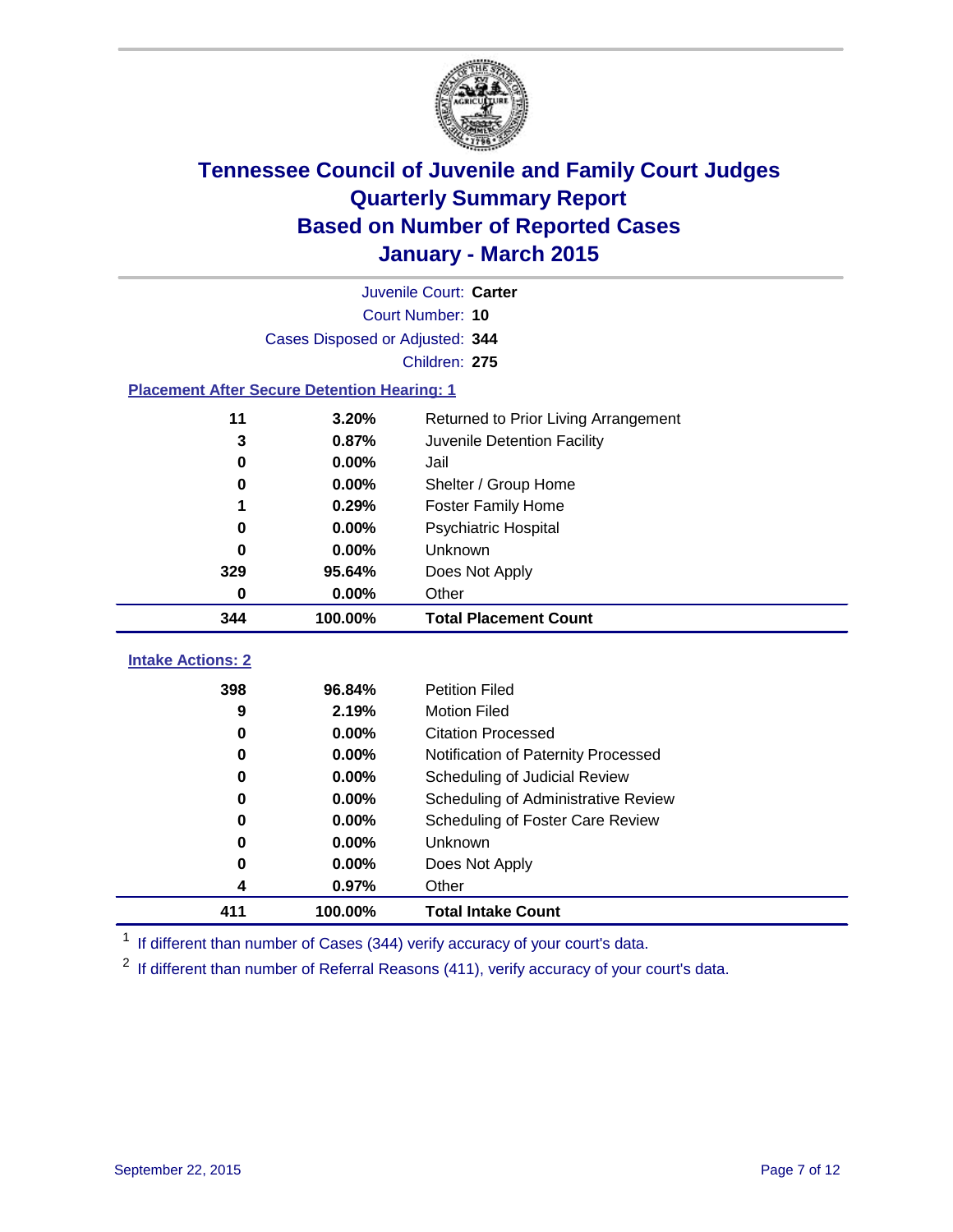

Court Number: **10** Juvenile Court: **Carter** Cases Disposed or Adjusted: **344** Children: **275**

### **Last Grade Completed by Child: 1**

| 74             | 26.91%  | Too Young for School         |
|----------------|---------|------------------------------|
| $\mathbf{2}$   | 0.73%   | Preschool                    |
| 28             | 10.18%  | Kindergarten                 |
| $\overline{7}$ | 2.55%   | 1st Grade                    |
| $\pmb{0}$      | 0.00%   | 1st Grade                    |
| 10             | 3.64%   | 2nd Grade                    |
| $\mathbf 0$    | 0.00%   | 2nd Grade                    |
| 18             | 6.55%   | 3rd Grade                    |
| $\mathbf 0$    | 0.00%   | 3rd Grade                    |
| 12             | 4.36%   | 4th Grade                    |
| $\bf{0}$       | 0.00%   | 4th Grade                    |
| 12             | 4.36%   | 5th Grade                    |
| $\mathbf 0$    | 0.00%   | 5th Grade                    |
| 11             | 4.00%   | 6th Grade                    |
| $\bf{0}$       | 0.00%   | 6th Grade                    |
| 24             | 8.73%   | 7th Grade                    |
| $\mathbf 0$    | 0.00%   | 7th Grade                    |
| 11             | 4.00%   | 8th Grade                    |
| $\mathbf 0$    | 0.00%   | 8th Grade                    |
| 16             | 5.82%   | 9th Grade                    |
| $\bf{0}$       | 0.00%   | 9th Grade                    |
| 36             | 13.09%  | 10th Grade                   |
| 13             | 4.73%   | 11th Grade                   |
| $\mathbf 0$    | 0.00%   | 12th Grade                   |
| 0              | 0.00%   | Non-Graded Special Ed        |
| 1              | 0.36%   | <b>GED</b>                   |
| 0              | 0.00%   | Graduated                    |
| $\bf{0}$       | 0.00%   | <b>Never Attended School</b> |
| 0              | 0.00%   | Unknown                      |
| 0              | 0.00%   | Other                        |
| 275            | 100.00% | <b>Total Child Count</b>     |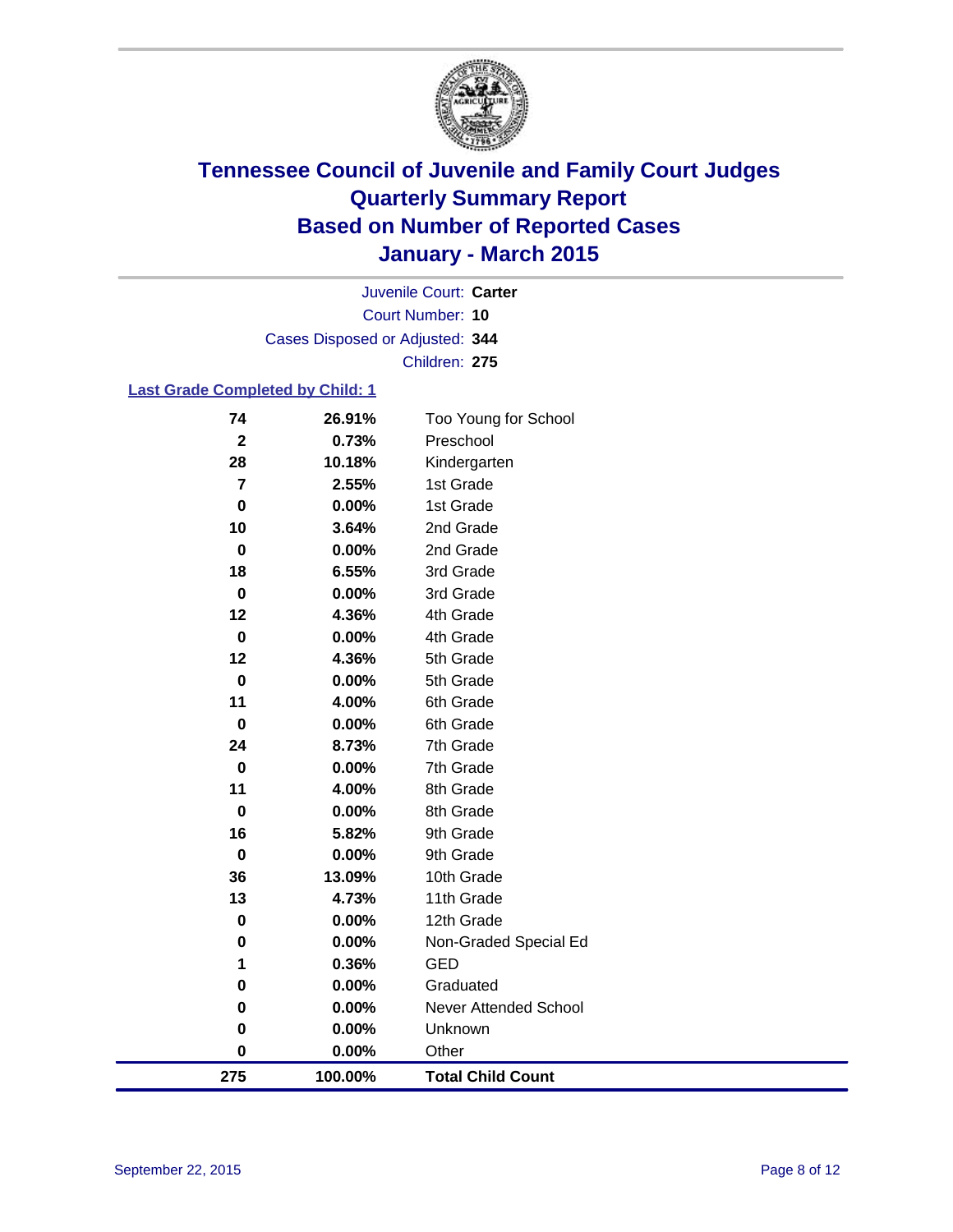

|                                                                                         | Juvenile Court: Carter   |  |  |  |
|-----------------------------------------------------------------------------------------|--------------------------|--|--|--|
|                                                                                         | Court Number: 10         |  |  |  |
| Cases Disposed or Adjusted: 344                                                         |                          |  |  |  |
|                                                                                         | Children: 275            |  |  |  |
| <b>Enrolled in Special Education: 1</b>                                                 |                          |  |  |  |
| 0.73%<br>$\mathbf{2}$                                                                   | Yes                      |  |  |  |
| 9<br>3.27%                                                                              | No                       |  |  |  |
| 264<br>96.00%                                                                           | Unknown                  |  |  |  |
| 275<br>100.00%                                                                          | <b>Total Child Count</b> |  |  |  |
| One child could be counted in multiple categories, verify accuracy of your court's data |                          |  |  |  |

| 411                          | 100.00%  | <b>Total Action Count</b> |
|------------------------------|----------|---------------------------|
| 0                            | 0.00%    | Unknown                   |
| 0                            | $0.00\%$ | Other                     |
| 4                            | 0.97%    | <b>YSO</b>                |
| $\mathbf{2}$                 | 0.49%    | Magistrate                |
| 405                          | 98.54%   | Judge                     |
| <b>Action Executed By: 1</b> |          |                           |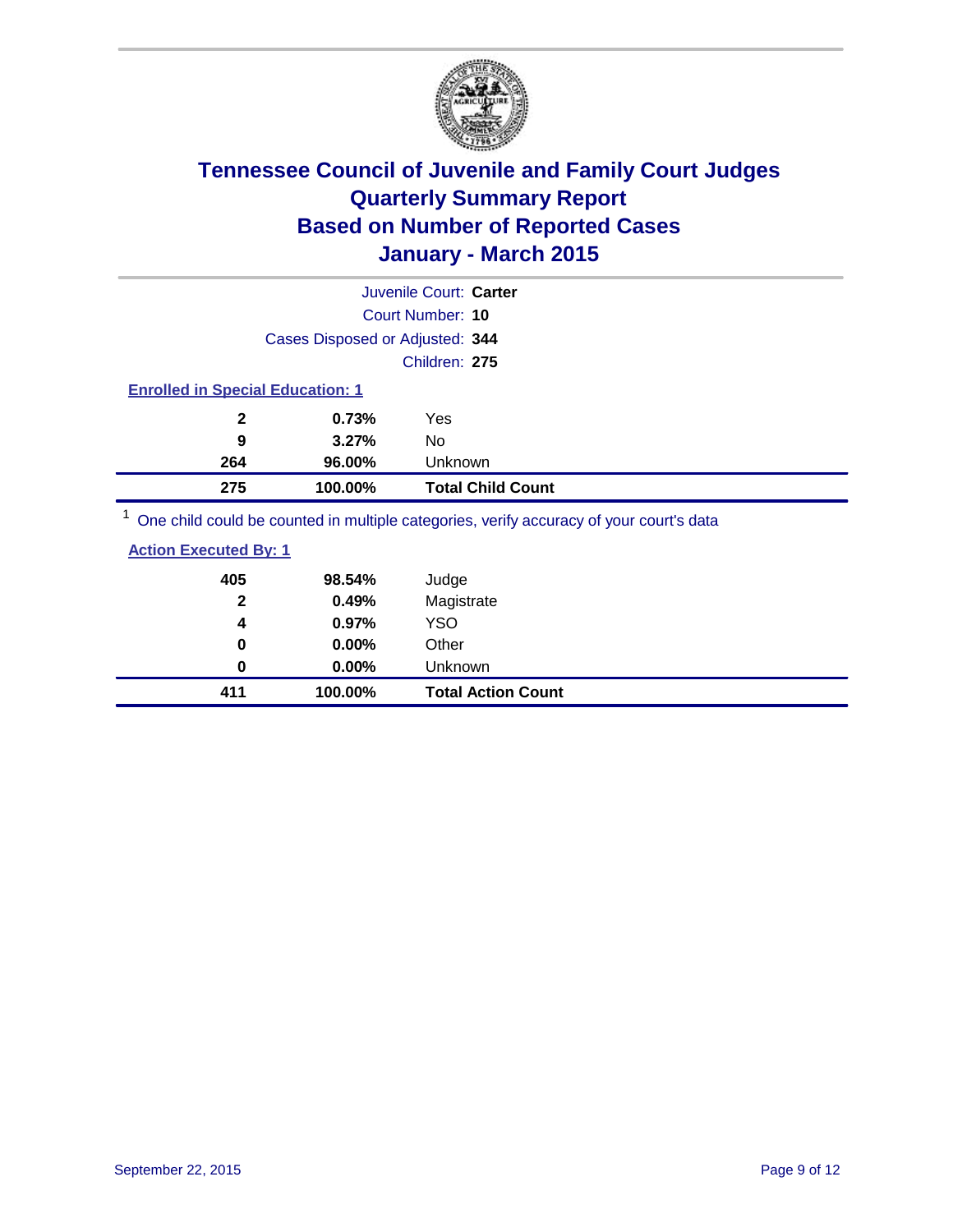

Court Number: **10** Juvenile Court: **Carter** Cases Disposed or Adjusted: **344** Children: **275**

#### **Formal / Informal Actions: 1**

| 28  | 6.81%    | Dismissed                                        |
|-----|----------|--------------------------------------------------|
| 3   | 0.73%    | Retired / Nolle Prosequi                         |
| 31  | 7.54%    | <b>Complaint Substantiated Delinquent</b>        |
| 2   | 0.49%    | <b>Complaint Substantiated Status Offender</b>   |
| 13  | 3.16%    | <b>Complaint Substantiated Dependent/Neglect</b> |
| 0   | $0.00\%$ | <b>Complaint Substantiated Abused</b>            |
| 0   | $0.00\%$ | <b>Complaint Substantiated Mentally III</b>      |
| 5   | 1.22%    | Informal Adjustment                              |
| 0   | $0.00\%$ | <b>Pretrial Diversion</b>                        |
| 0   | $0.00\%$ | Transfer to Adult Court Hearing                  |
| 0   | $0.00\%$ | Charges Cleared by Transfer to Adult Court       |
| 0   | $0.00\%$ | Special Proceeding                               |
|     | 0.24%    | <b>Review Concluded</b>                          |
| 268 | 65.21%   | Case Held Open                                   |
| 60  | 14.60%   | Other                                            |
| 0   | $0.00\%$ | <b>Unknown</b>                                   |
| 411 | 100.00%  | <b>Total Action Count</b>                        |

<sup>1</sup> If different than number of Referral Reasons (411), verify accuracy of your court's data.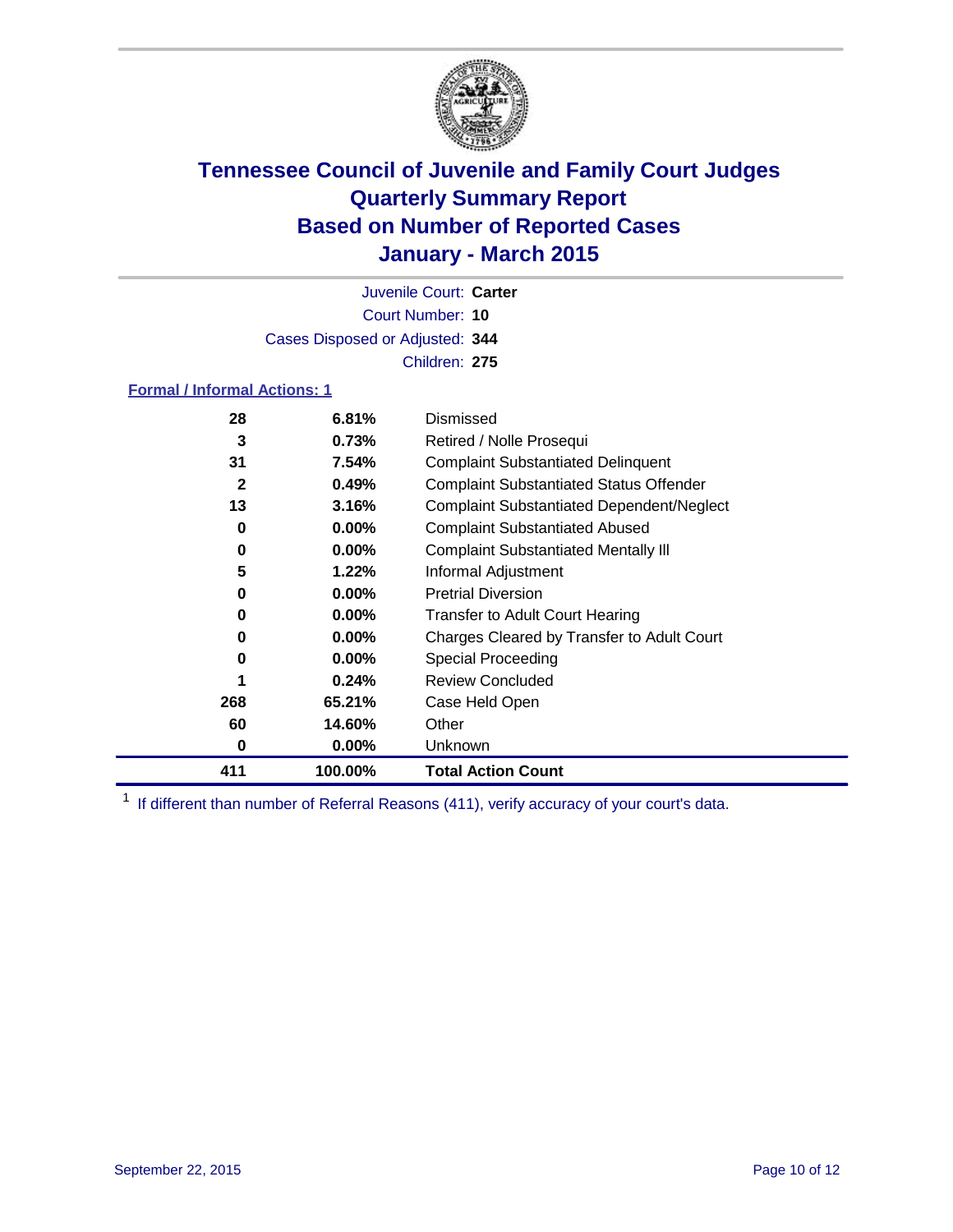

|                       |                                 | Juvenile Court: Carter                                |
|-----------------------|---------------------------------|-------------------------------------------------------|
|                       |                                 | Court Number: 10                                      |
|                       | Cases Disposed or Adjusted: 344 |                                                       |
|                       |                                 | Children: 275                                         |
| <b>Case Outcomes:</b> |                                 | There can be multiple outcomes for one child or case. |
| 26                    | 4.69%                           | <b>Case Dismissed</b>                                 |
| 7                     | 1.26%                           | Case Retired or Nolle Prosequi                        |
| 7                     | 1.26%                           | Warned / Counseled                                    |
| 287                   | 51.81%                          | <b>Held Open For Review</b>                           |
| 0                     | 0.00%                           | Supervision / Probation to Juvenile Court             |
| 0                     | 0.00%                           | <b>Probation to Parents</b>                           |
| 0                     | 0.00%                           | Referral to Another Entity for Supervision / Service  |
| 3                     | 0.54%                           | Referred for Mental Health Counseling                 |
| 2                     | 0.36%                           | Referred for Alcohol and Drug Counseling              |
| 0                     | 0.00%                           | <b>Referred to Alternative School</b>                 |
| 0                     | 0.00%                           | Referred to Private Child Agency                      |
| 0                     | 0.00%                           | Referred to Defensive Driving School                  |
| 0                     | 0.00%                           | Referred to Alcohol Safety School                     |
| 0                     | 0.00%                           | Referred to Juvenile Court Education-Based Program    |
| 0                     | 0.00%                           | Driver's License Held Informally                      |
| 0                     | 0.00%                           | <b>Voluntary Placement with DMHMR</b>                 |
| 0                     | 0.00%                           | <b>Private Mental Health Placement</b>                |
| 0                     | 0.00%                           | <b>Private MR Placement</b>                           |
| 0                     | 0.00%                           | Placement with City/County Agency/Facility            |
| 0                     | 0.00%                           | Placement with Relative / Other Individual            |
| 23                    | 4.15%                           | Fine                                                  |
| 0                     | 0.00%                           | <b>Public Service</b>                                 |
| 1                     | 0.18%                           | Restitution                                           |
| 0                     | 0.00%                           | <b>Runaway Returned</b>                               |
| 4                     | 0.72%                           | No Contact Order                                      |
| 0                     | 0.00%                           | Injunction Other than No Contact Order                |
| o                     | 0.00%                           | <b>House Arrest</b>                                   |
| 0                     | 0.00%                           | <b>Court Defined Curfew</b>                           |
| 0                     | 0.00%                           | Dismissed from Informal Adjustment                    |
| 0                     | 0.00%                           | <b>Dismissed from Pretrial Diversion</b>              |
| 0                     | 0.00%                           | Released from Probation                               |
| 0                     | 0.00%                           | <b>Transferred to Adult Court</b>                     |
| 0                     | 0.00%                           | <b>DMHMR Involuntary Commitment</b>                   |
| 0                     | $0.00\%$                        | <b>DCS Commitment - Determinate</b>                   |